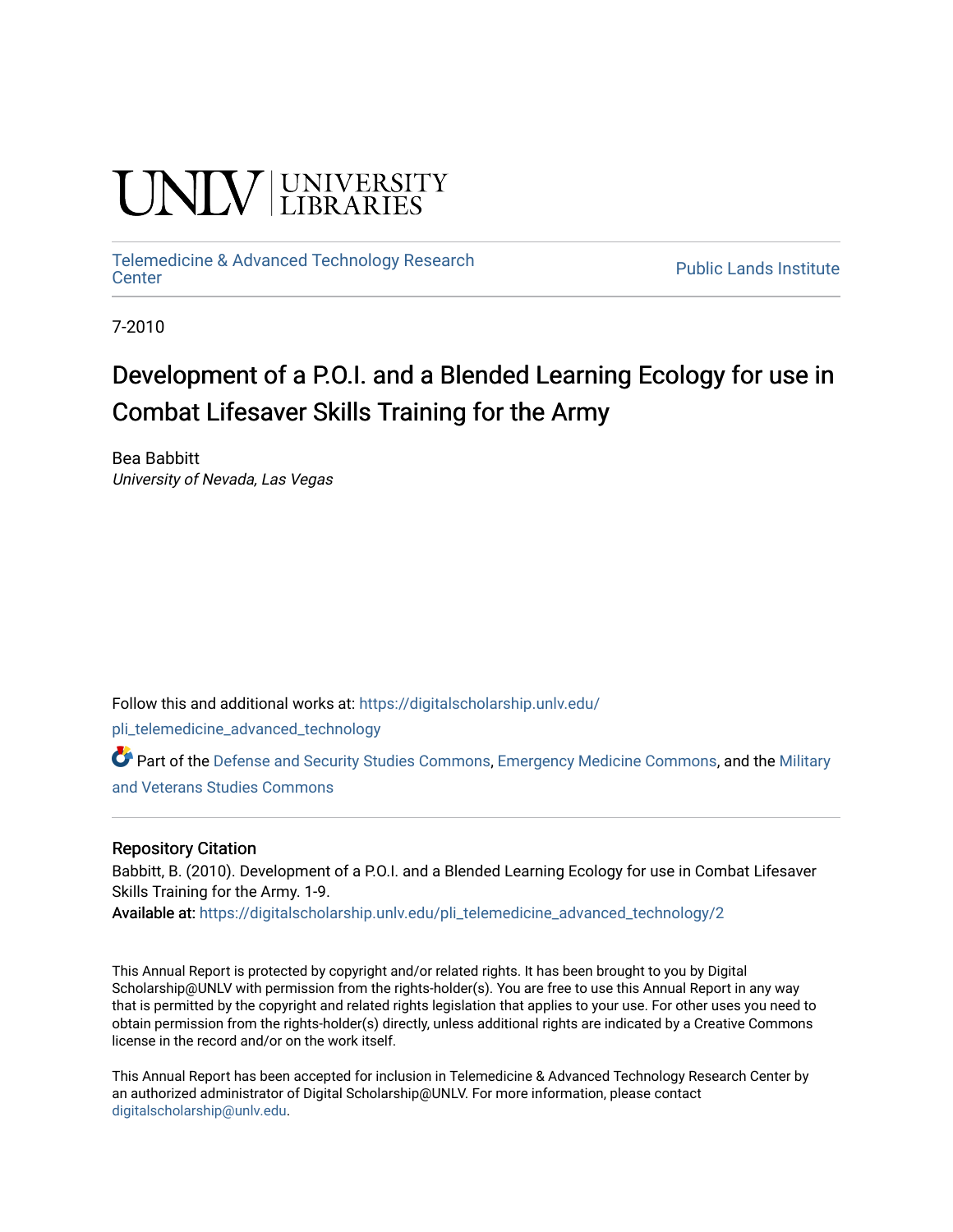Award Number:

W81XWH-08-1-0451

TITLE: Development of a P.O.I. and a Blended Learning Ecology for use in Combat Lifesaver Skills Training for the Army

PRINCIPAL INVESTIGATOR: Beatrice C. Babbitt, Ph.D.

CONTRACTING ORGANIZATION: University of Nevada, Las Vegas Office of Sponsored Programs 4505 Maryland Parkway Las Vegas, NV 89154-1037

REPORT DATE: July 2010

TYPE OF REPORT: Annual

PREPARED FOR: U.S. Army Medical Research and Materiel Command Fort Detrick, Maryland 21702-5012

DISTRIBUTION STATEMENT: (Check one)

- X Approved for public release; distribution unlimited
- $\Box$  Distribution limited to U.S. Government agencies only; report contains proprietary information

The views, opinions and/or findings contained in this report are those of the author(s) and should not be construed as an official Department of the Army position, policy or decision unless so designated by other documentation.

AD\_\_\_\_\_\_\_\_\_\_\_\_\_\_\_\_\_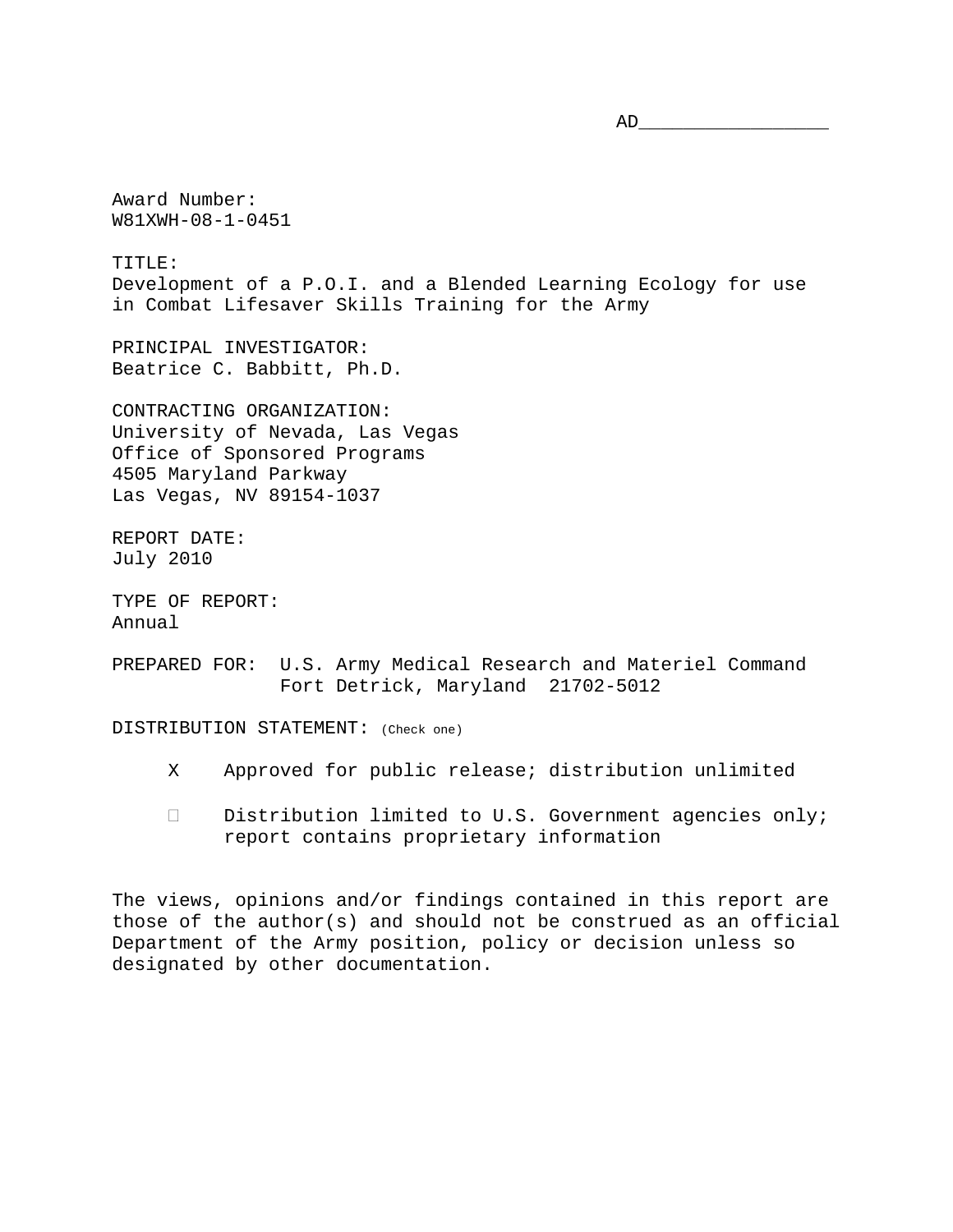| <b>REPORT DOCUMENTATION PAGE</b>                                                                                                                                                                                      |                    |                                                                                                               |                                             |                                      | Form Approved<br>OMB No. 0704-0188                                                                                                                                                                                                                                                                                                                                                                                                                                                                                                                                                                                                                   |  |
|-----------------------------------------------------------------------------------------------------------------------------------------------------------------------------------------------------------------------|--------------------|---------------------------------------------------------------------------------------------------------------|---------------------------------------------|--------------------------------------|------------------------------------------------------------------------------------------------------------------------------------------------------------------------------------------------------------------------------------------------------------------------------------------------------------------------------------------------------------------------------------------------------------------------------------------------------------------------------------------------------------------------------------------------------------------------------------------------------------------------------------------------------|--|
| Public reporting burden for this collection of information is estimated to average 1 hour per response, including the time for reviewing instructions, searching existing data sources, gathering and maintaining the |                    |                                                                                                               |                                             |                                      |                                                                                                                                                                                                                                                                                                                                                                                                                                                                                                                                                                                                                                                      |  |
|                                                                                                                                                                                                                       |                    |                                                                                                               |                                             |                                      | data needed, and completing and reviewing this collection of information. Send comments regarding this burden estimate or any other aspect of this collection of information, including suggestions for reducing<br>this burden to Department of Defense, Washington Headquarters Services, Directorate for Information Operations and Reports (0704-0188), 1215 Jefferson Davis Highway, Suite 1204, Arlington, VA 22202-<br>4302. Respondents should be aware that notwithstanding any other provision of law, no person shall be subject to any penalty for failing to comply with a collection of information if it does not display a currently |  |
|                                                                                                                                                                                                                       |                    | valid OMB control number. PLEASE DO NOT RETURN YOUR FORM TO THE ABOVE ADDRESS.                                |                                             |                                      |                                                                                                                                                                                                                                                                                                                                                                                                                                                                                                                                                                                                                                                      |  |
| 1. REPORT DATE (DD-MM-YYYY)<br>$09 - 07 - 2010$                                                                                                                                                                       |                    | 2. REPORT TYPE<br>Annual                                                                                      |                                             |                                      | 3. DATES COVERED (From - To)<br>18 June 2009 - 01 July 2010                                                                                                                                                                                                                                                                                                                                                                                                                                                                                                                                                                                          |  |
| <b>4. TITLE AND SUBTITLE</b>                                                                                                                                                                                          |                    |                                                                                                               |                                             |                                      | <b>5a. CONTRACT NUMBER</b>                                                                                                                                                                                                                                                                                                                                                                                                                                                                                                                                                                                                                           |  |
|                                                                                                                                                                                                                       |                    |                                                                                                               |                                             |                                      | W81XWH-08-1-0451                                                                                                                                                                                                                                                                                                                                                                                                                                                                                                                                                                                                                                     |  |
|                                                                                                                                                                                                                       |                    | Development of a POI and Blended Learning Ecology for use in<br>Combat Lifesaver Skills Training for the Army |                                             |                                      | <b>5b. GRANT NUMBER</b><br>08309003                                                                                                                                                                                                                                                                                                                                                                                                                                                                                                                                                                                                                  |  |
|                                                                                                                                                                                                                       |                    |                                                                                                               |                                             |                                      | <b>5c. PROGRAM ELEMENT NUMBER</b>                                                                                                                                                                                                                                                                                                                                                                                                                                                                                                                                                                                                                    |  |
|                                                                                                                                                                                                                       |                    |                                                                                                               |                                             |                                      |                                                                                                                                                                                                                                                                                                                                                                                                                                                                                                                                                                                                                                                      |  |
| 6. AUTHOR(S)                                                                                                                                                                                                          |                    | Beatrice C. Babbitt, Ph.D., Col. (RET) Jerry Bussell                                                          |                                             |                                      | <b>5d. PROJECT NUMBER</b>                                                                                                                                                                                                                                                                                                                                                                                                                                                                                                                                                                                                                            |  |
|                                                                                                                                                                                                                       |                    |                                                                                                               |                                             |                                      | <b>5e. TASK NUMBER</b>                                                                                                                                                                                                                                                                                                                                                                                                                                                                                                                                                                                                                               |  |
|                                                                                                                                                                                                                       |                    |                                                                                                               |                                             |                                      | 5f. WORK UNIT NUMBER                                                                                                                                                                                                                                                                                                                                                                                                                                                                                                                                                                                                                                 |  |
| 7. PERFORMING ORGANIZATION NAME(S) AND ADDRESS(ES)                                                                                                                                                                    |                    |                                                                                                               |                                             |                                      | <b>8. PERFORMING ORGANIZATION REPORT</b><br><b>NUMBER</b>                                                                                                                                                                                                                                                                                                                                                                                                                                                                                                                                                                                            |  |
| University of Nevada, Las Vegas                                                                                                                                                                                       |                    |                                                                                                               |                                             |                                      |                                                                                                                                                                                                                                                                                                                                                                                                                                                                                                                                                                                                                                                      |  |
| 4505 Maryland Parkway                                                                                                                                                                                                 |                    |                                                                                                               |                                             |                                      |                                                                                                                                                                                                                                                                                                                                                                                                                                                                                                                                                                                                                                                      |  |
| Office of Sponsored Programs                                                                                                                                                                                          |                    |                                                                                                               |                                             |                                      |                                                                                                                                                                                                                                                                                                                                                                                                                                                                                                                                                                                                                                                      |  |
| Las Vegas, NV 89154-1037                                                                                                                                                                                              |                    |                                                                                                               |                                             |                                      |                                                                                                                                                                                                                                                                                                                                                                                                                                                                                                                                                                                                                                                      |  |
|                                                                                                                                                                                                                       |                    |                                                                                                               |                                             |                                      |                                                                                                                                                                                                                                                                                                                                                                                                                                                                                                                                                                                                                                                      |  |
|                                                                                                                                                                                                                       |                    | 9. SPONSORING / MONITORING AGENCY NAME(S) AND ADDRESS(ES)                                                     |                                             |                                      | 10. SPONSOR/MONITOR'S ACRONYM(S)                                                                                                                                                                                                                                                                                                                                                                                                                                                                                                                                                                                                                     |  |
| U.S. Army Medical Research                                                                                                                                                                                            |                    |                                                                                                               |                                             |                                      |                                                                                                                                                                                                                                                                                                                                                                                                                                                                                                                                                                                                                                                      |  |
| and Material Command                                                                                                                                                                                                  |                    |                                                                                                               |                                             |                                      |                                                                                                                                                                                                                                                                                                                                                                                                                                                                                                                                                                                                                                                      |  |
| Fort Detrick, Maryland                                                                                                                                                                                                |                    |                                                                                                               |                                             |                                      | <b>11. SPONSOR/MONITOR'S REPORT</b>                                                                                                                                                                                                                                                                                                                                                                                                                                                                                                                                                                                                                  |  |
| 21702-5012                                                                                                                                                                                                            |                    |                                                                                                               |                                             |                                      | <b>NUMBER(S)</b>                                                                                                                                                                                                                                                                                                                                                                                                                                                                                                                                                                                                                                     |  |
|                                                                                                                                                                                                                       |                    |                                                                                                               |                                             |                                      |                                                                                                                                                                                                                                                                                                                                                                                                                                                                                                                                                                                                                                                      |  |
| <b>12. DISTRIBUTION / AVAILABILITY STATEMENT</b>                                                                                                                                                                      |                    |                                                                                                               |                                             |                                      |                                                                                                                                                                                                                                                                                                                                                                                                                                                                                                                                                                                                                                                      |  |
| Approved for public release; distribution unlimited.                                                                                                                                                                  |                    |                                                                                                               |                                             |                                      |                                                                                                                                                                                                                                                                                                                                                                                                                                                                                                                                                                                                                                                      |  |
|                                                                                                                                                                                                                       |                    |                                                                                                               |                                             |                                      |                                                                                                                                                                                                                                                                                                                                                                                                                                                                                                                                                                                                                                                      |  |
|                                                                                                                                                                                                                       |                    |                                                                                                               |                                             |                                      |                                                                                                                                                                                                                                                                                                                                                                                                                                                                                                                                                                                                                                                      |  |
| <b>13. SUPPLEMENTARY NOTES</b>                                                                                                                                                                                        |                    |                                                                                                               |                                             |                                      |                                                                                                                                                                                                                                                                                                                                                                                                                                                                                                                                                                                                                                                      |  |
|                                                                                                                                                                                                                       |                    |                                                                                                               |                                             |                                      |                                                                                                                                                                                                                                                                                                                                                                                                                                                                                                                                                                                                                                                      |  |
|                                                                                                                                                                                                                       |                    |                                                                                                               |                                             |                                      |                                                                                                                                                                                                                                                                                                                                                                                                                                                                                                                                                                                                                                                      |  |
| <b>14. ABSTRACT</b>                                                                                                                                                                                                   |                    |                                                                                                               |                                             |                                      |                                                                                                                                                                                                                                                                                                                                                                                                                                                                                                                                                                                                                                                      |  |
|                                                                                                                                                                                                                       |                    |                                                                                                               |                                             |                                      | The primary purpose of the project, as originally conceived, was to design and implement a                                                                                                                                                                                                                                                                                                                                                                                                                                                                                                                                                           |  |
|                                                                                                                                                                                                                       |                    |                                                                                                               |                                             |                                      | series of applied research studies to validate the effectiveness of a blended learning                                                                                                                                                                                                                                                                                                                                                                                                                                                                                                                                                               |  |
|                                                                                                                                                                                                                       |                    |                                                                                                               |                                             |                                      | ecology in the teaching of life saving medical skills to US Army combat military personnel.                                                                                                                                                                                                                                                                                                                                                                                                                                                                                                                                                          |  |
| The project has undergone several changes to include changing the focus to the development of<br>a Program of Instruction (POI) for Combat Lifesaver Skills (CLS). The new scope of work                              |                    |                                                                                                               |                                             |                                      |                                                                                                                                                                                                                                                                                                                                                                                                                                                                                                                                                                                                                                                      |  |
|                                                                                                                                                                                                                       |                    |                                                                                                               |                                             |                                      | which has been followed for the past year includes the completion of the POI as well as the                                                                                                                                                                                                                                                                                                                                                                                                                                                                                                                                                          |  |
|                                                                                                                                                                                                                       |                    |                                                                                                               |                                             |                                      | integration of the Personal Response System (PRS) into the visual presentations used for                                                                                                                                                                                                                                                                                                                                                                                                                                                                                                                                                             |  |
|                                                                                                                                                                                                                       |                    |                                                                                                               |                                             |                                      | teaching the CLS course, a process which mandated a complete structural revision of the                                                                                                                                                                                                                                                                                                                                                                                                                                                                                                                                                              |  |
| existing visual presentations. Additionally, the project is seeing the final stages of the                                                                                                                            |                    |                                                                                                               |                                             |                                      |                                                                                                                                                                                                                                                                                                                                                                                                                                                                                                                                                                                                                                                      |  |
| creation of two eModules to supplement existing learning materials and the newly created POI.                                                                                                                         |                    |                                                                                                               |                                             |                                      |                                                                                                                                                                                                                                                                                                                                                                                                                                                                                                                                                                                                                                                      |  |
|                                                                                                                                                                                                                       |                    |                                                                                                               |                                             |                                      |                                                                                                                                                                                                                                                                                                                                                                                                                                                                                                                                                                                                                                                      |  |
|                                                                                                                                                                                                                       |                    |                                                                                                               |                                             |                                      |                                                                                                                                                                                                                                                                                                                                                                                                                                                                                                                                                                                                                                                      |  |
|                                                                                                                                                                                                                       |                    |                                                                                                               |                                             |                                      |                                                                                                                                                                                                                                                                                                                                                                                                                                                                                                                                                                                                                                                      |  |
| <b>15. SUBJECT TERMS</b><br>Blended learning ecology, combat lifesaver skills, eLearning, instructional design, program                                                                                               |                    |                                                                                                               |                                             |                                      |                                                                                                                                                                                                                                                                                                                                                                                                                                                                                                                                                                                                                                                      |  |
| of instruction                                                                                                                                                                                                        |                    |                                                                                                               |                                             |                                      |                                                                                                                                                                                                                                                                                                                                                                                                                                                                                                                                                                                                                                                      |  |
| <b>16. SECURITY CLASSIFICATION OF:</b>                                                                                                                                                                                |                    |                                                                                                               | <b>17. LIMITATION</b><br><b>OF ABSTRACT</b> | <b>18. NUMBER</b><br><b>OF PAGES</b> | <b>19a. NAME OF RESPONSIBLE PERSON</b><br>USAMRMC                                                                                                                                                                                                                                                                                                                                                                                                                                                                                                                                                                                                    |  |
| a. REPORT                                                                                                                                                                                                             | <b>b. ABSTRACT</b> | <b>c. THIS PAGE</b>                                                                                           | UU                                          | 8                                    | 19b. TELEPHONE NUMBER (include area                                                                                                                                                                                                                                                                                                                                                                                                                                                                                                                                                                                                                  |  |
| U                                                                                                                                                                                                                     | U                  | U                                                                                                             |                                             |                                      | code)                                                                                                                                                                                                                                                                                                                                                                                                                                                                                                                                                                                                                                                |  |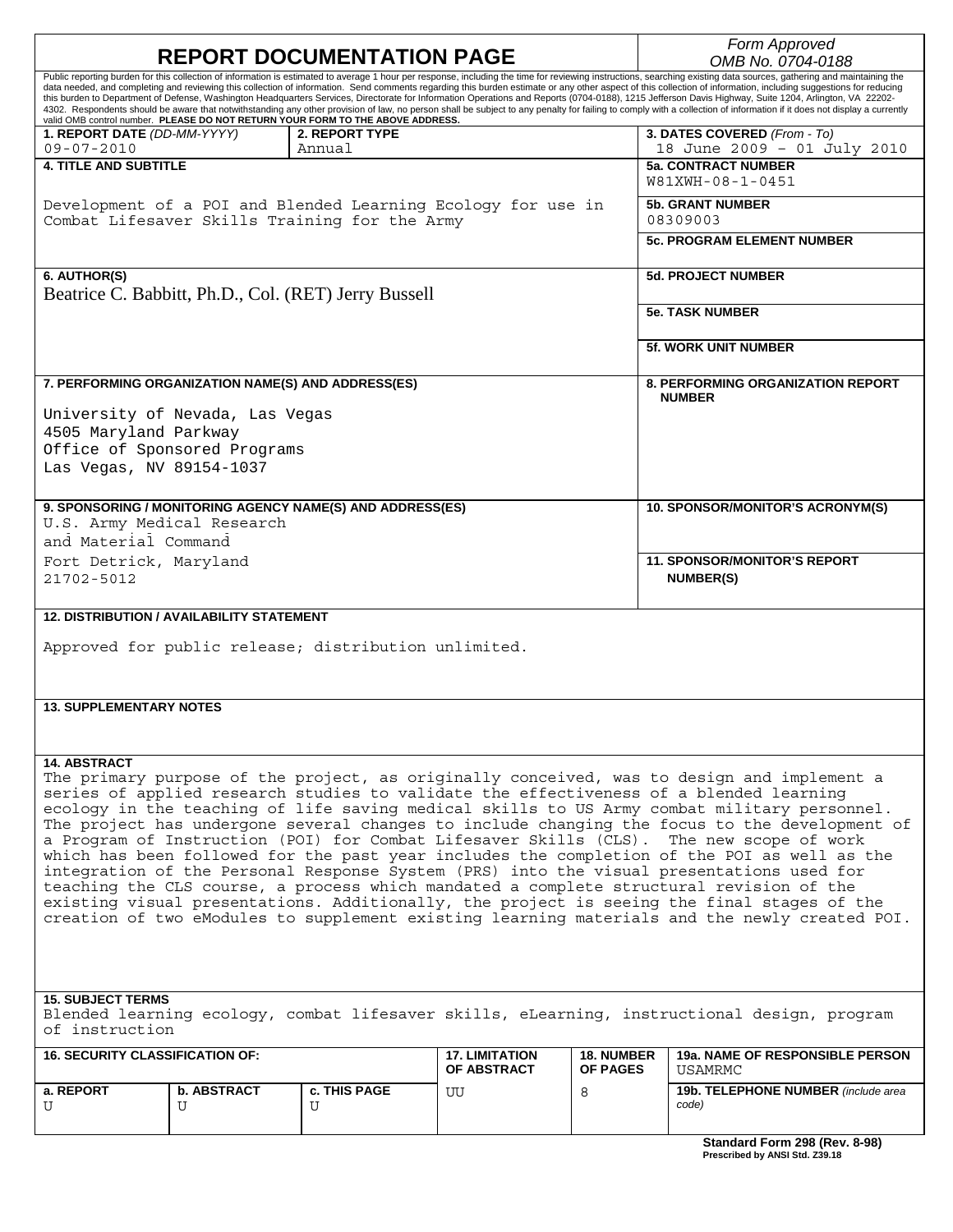## **Table of Contents**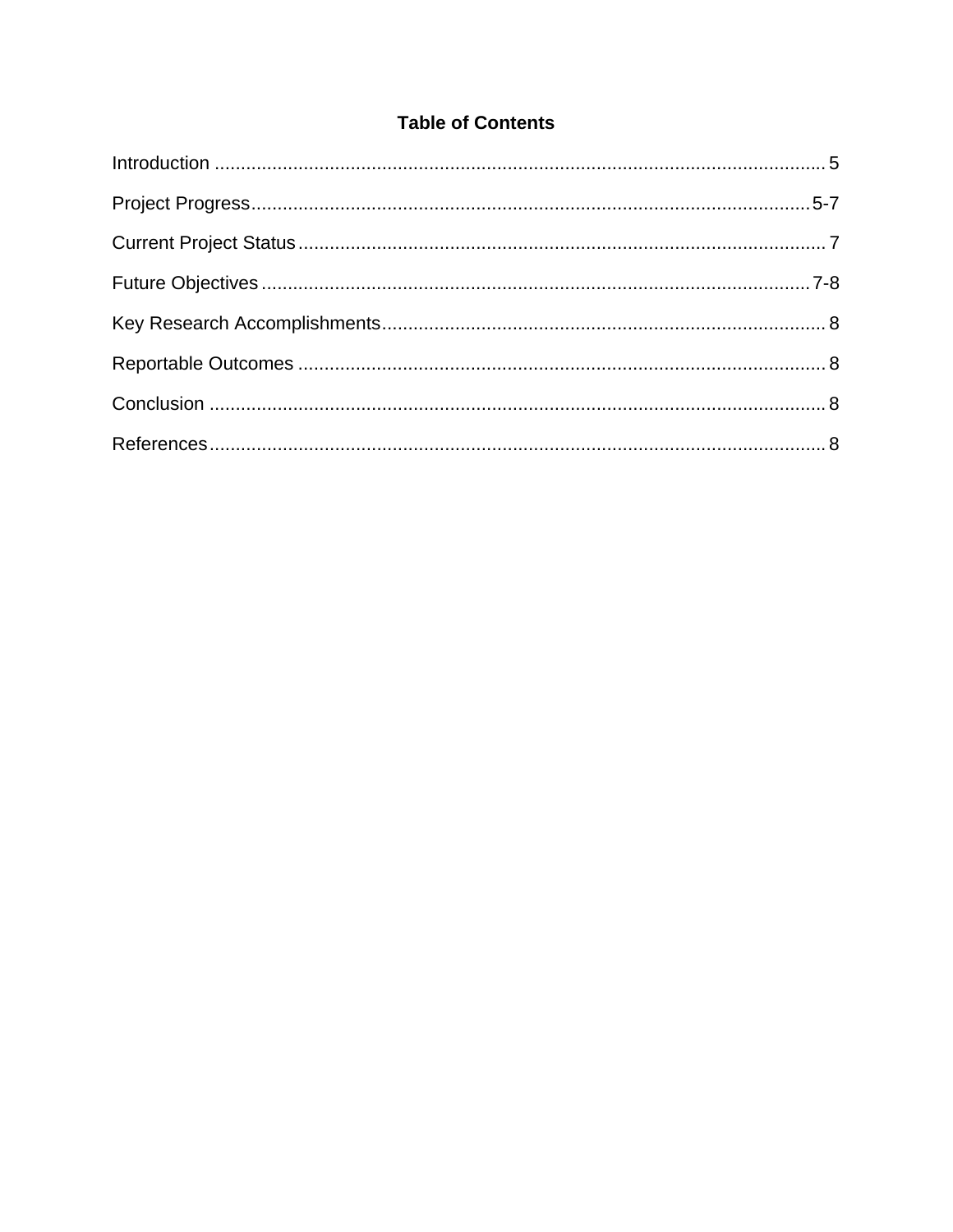#### **Introduction**

<span id="page-4-0"></span>The Division of Educational Outreach at the University of Nevada, Las Vegas, (UNLVEO) in collaboration with instructional personnel from Fort Indiantown Gap, proposes to develop a standardized Program of Instruction (POI) to train both active and reserve Army personnel in the use of Combat Lifesaver Skills. In addition to developing the POI, UNLVEO proposes to develop two eLearning modules that will supplement the POI. UNLVEO will develop, field test, validate, implement, and evaluate both deliverables and report its findings.

#### **Body**

## <span id="page-4-1"></span>**Project Progress since 3rd Quarter**

With the unexpected passing of the project's Principal Investigator (PI) Dr. Richard C. Lee, a new PI with the prerequisite knowledge and experience was needed immediately. In June 2009, Dr. Bea Babbitt, UNLV Director of Academic Assessment, was brought on to serve as the new PI for the TATRC project. During meetings held at UNLV on June 23<sup>rd</sup> and 24<sup>th</sup> with Director of Operations (DOO) Jerry Bussell, TATRC Contracting Officers Representative (COR) Gene Wiehagen, and key instructional figures from Fort Indiantown Gap (FIG), the new PI was briefed on the history and status of the project. A more defined project scope was also developed during these meetings. The goals of the project were laid out to be the creation of a "universal" Program of Instruction (POI) using existing instructional material, the restructuring and integration of Personal Response Systems (PRS) into existing visual presentations used to teach the Combat Life Saving (CLS) course, and the creation of two eLearning Modules to supplement the POI and new visual presentations used for class. To accommodate the expanded project objectives, Research Specialist Dr. Angelina Hill and Assistant to Director of Operations Brett Bolton were hired early in the 5<sup>th</sup> quarter. Dr. Hill would work to obtain the UNLV and Federal IRB exemptions needed to proceed with the research as well as, assist Dr. Babbitt in the development, pilot testing, implementation, and analysis stages of the project. The new assistant to the DOO Brett Bolton would help revise the budget as necessary for the new project scope and coordinate communications between members of the TATRC team as well as, between the team and instructors at FIG.

#### **Introduction**

The Division of Educational Outreach at the University of Nevada, Las Vegas, (UNLVEO) in collaboration with instructional personnel from Fort Indiantown Gap, proposes to develop a set of comprehensive training materials using a blended learning ecology to train both active and reserve Army personnel in the use of Combat Lifesaver Skills. The enhanced training program includes the development of a standardized Program of Instruction (POI), revised lecture materials that use interactive learning software, and two eLearning modules. All materials will align with each other, and with the Army curriculum. In addition to development, UNLVEO proposes to field test, and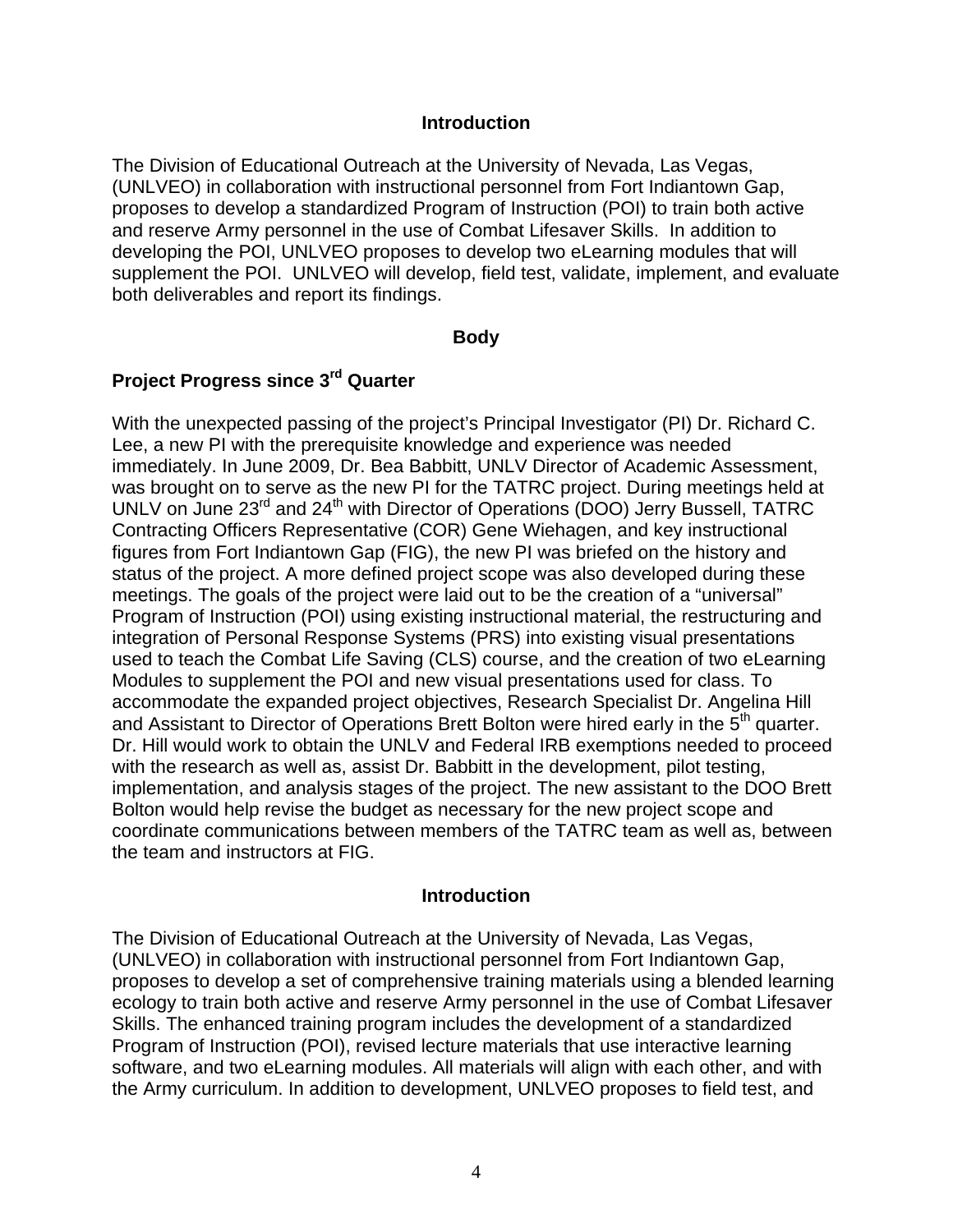evaluate the effectiveness of the revised lecture materials and interactive software and report findings.

## **Project Progress since 3rd Quarter**

With the unexpected passing of the project's Principal Investigator (PI) Dr. Richard C. Lee, a new PI with the prerequisite knowledge and experience was needed immediately. In June 2009, Dr. Bea Babbitt, UNLV Director of Academic Assessment, was brought on to serve as the new PI for the TATRC project. During meetings held at UNLV on June 23<sup>rd</sup> and 24<sup>th</sup> with Director of Operations (DOO) Jerry Bussell, TATRC Contracting Officers Representative (COR) Gene Wiehagen, and key instructional figures from Fort Indiantown Gap (FIG), the new PI was briefed on the history and status of the project. A more defined project scope was also developed during these meetings. The goals of the project were laid out to be the creation of a "universal" Program of Instruction (POI) using existing instructional material, the restructuring and integration of Personal Response Systems (PRS) into existing visual presentations used to teach the Combat Life Saving (CLS) course, and the creation of two eLearning Modules to supplement the POI and new visual presentations used for class. To accommodate the expanded project objectives, Research Specialist Dr. Angelina Hill and Assistant to Director of Operations Brett Bolton were hired early in the  $5<sup>th</sup>$  quarter. Dr. Hill would work to obtain the UNLV and Federal IRB exemptions needed to proceed with the research as well as assist Dr. Babbitt in the development, pilot testing, implementation, and analysis stages of the project. The new Assistant to the DOO Brett Bolton would help revise the budget as necessary for the new project scope and coordinate communications between members of the TATRC team as well as between the team and instructors at FIG.

Jerry Bussell and Dr. Babbitt attended the Advanced Technology Applications for Combat Casualty Care (ATACCC) Conference on August 10 – 14, 2009 held in St. Pete Beach, Florida to observe the new advances presented in the medical field and to evaluate the possible use of these technologies in the project. On August  $20<sup>th</sup>$ , the UNLV TATRC Team convened to establish a tentative timeline for the project's completion. It was also decided that two additional members should be added to the team, one to assist with creating the POI and one to help restructure the PowerPoint presentations supplied by FIG and integrate PRS technology into these presentations. In early October, graduate students Gordon Louie and Amanda Tarquino were brought on to assist with the POI and PowerPoint slides, respectively. The budget was revised to accommodate the new hires and for upcoming hardware and software purchases to be made in preparation for the development phase of the project.

Once the full team was in place, the developmental phase began for the POI and the interactive lecture content. A research study to evaluate the effectiveness of the blended learning ecology was also being developed at this time, and the process to comply with Human Subjects research via regulations of UNLV and the Army was initiated. Initial development of the POI and an interactive lecture presentation was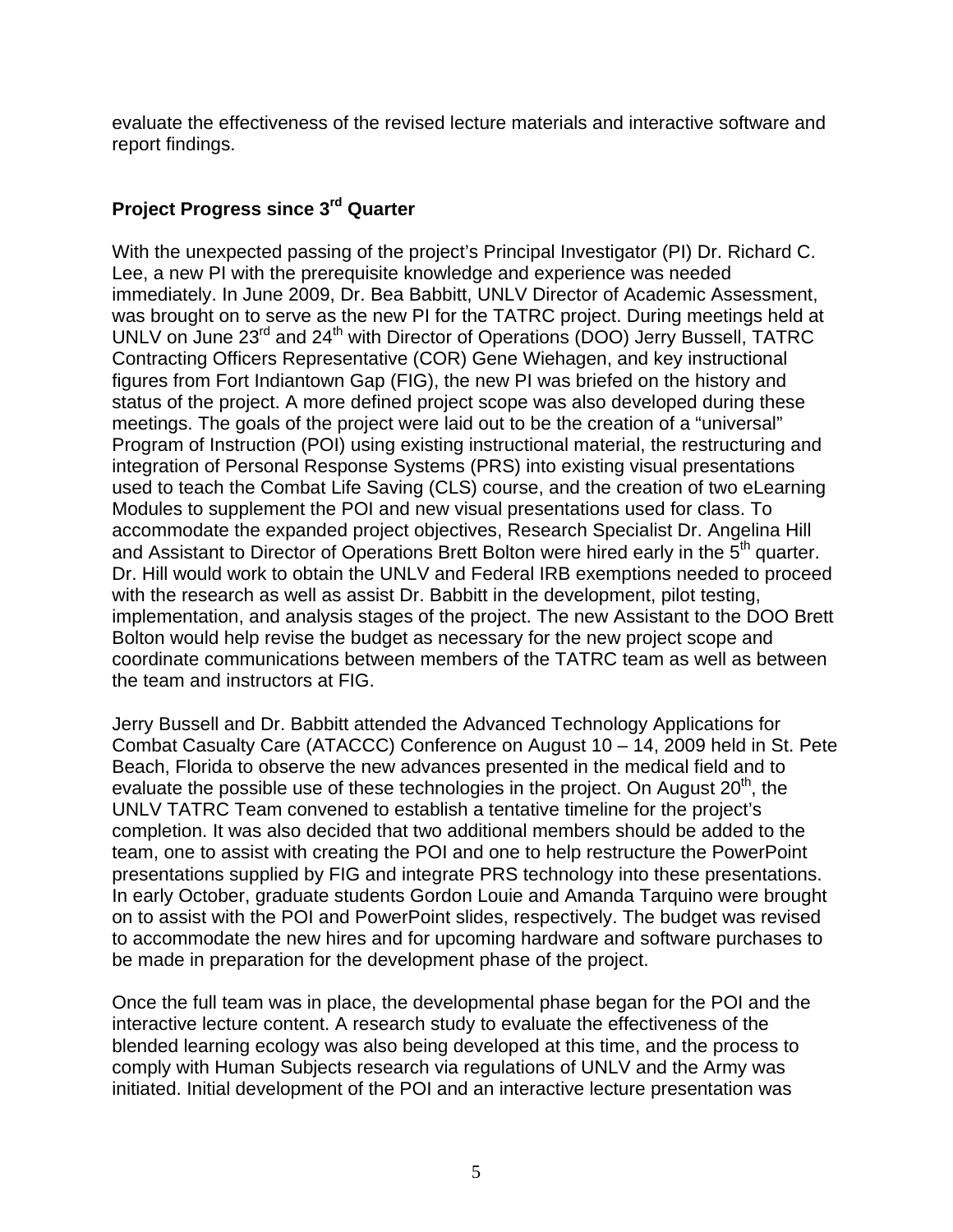shared with the UNLV team in early November, and with FIG instruction staff and Gene Wiehagen in mid-December. The research design, including a questionnaire to be given to instructors and trainees was also shared. Major Guy LeVeille, who was in charge of the instruction staff at FIG, brought instruction specialists SFC Gary Dixon and SFC Ron James to evaluate the materials created to date. Due to a recent promotion, he also brought Cpt. Adam Bickford, who would succeed him at FIG around New Years, to meet the UNLV team and get a firsthand look at the project's progress thus far. First drafts of the POI and the interactive lecture content were shared. It was also agreed that the topics for the E-modules would be Assessment and Controlling Bleeding. The FIG instructional staff expressed great satisfaction at this meeting and encouragement toward the direction the project was heading.

At the end of December, Brett Bolton's contract expired, and due to other career opportunities, he left the project after having served for two quarters as Jerry Bussell's assistant. David Nguyen was then hired to succeed Brett, and as the New Years passed, the team returned to the University and prepared for the pilot testing phase.

The UNLV team set a goal of February 2010 to complete a complete first draft of the interactive lecture content and POI. Once completed, the team would train the FIG instructors to use the interactive lecture content in order to implement the newly developed training at the FIG base with actual trainees. Full implementation for the instructors consisted of carrying out instruction using fully revised PowerPoint slides, using of a classroom performance system that allows interactive questions be imbedded into the presentation, and instructing trainees to answer and review interactive questions using a personal response system (clicker). To prepare for implementation, three sets of personal response systems (clickers with personal response system software) were purchased from eInstruction. Two sets were sent to the FIG base, and one was kept by the UNLV team for development.

In early February, the first draft of the interactive lecture content (PowerPoint slides with interactive questions) was completed and approved by the UNLV team. In mid-February, the first draft of the POI was completed and submitted to FIG for review and evaluation. To begin implementation of the interactive lecture content, team members traveled on February  $5<sup>th</sup>$  to FIG to train the instructional staff to use the personal response system and clickers, and to familiarize them with the new PowerPoint presentation. Unfortunately, in the midst of their travel, they encountered the North American Blizzard of 2010. Unable to get on base for the training to take place, the two were forced to return to Las Vegas.

Dr. Babbitt presented the project at a TATRC product line review in Frederick, MD on February 23, 2010. This review exposed the project to a distinguished panel of military training and medical modeling and simulation experts and provided an opportunity for constructive feedback from these experts. It was also an opportunity to meet the project's new Contracting Officer Representative (COR), Major Thomas Talbot, and to say good-bye and thank you to Gene Wiehagen for shepherding the project from its beginning and assisting with the transition to the new PI after Dr. Lee's passing.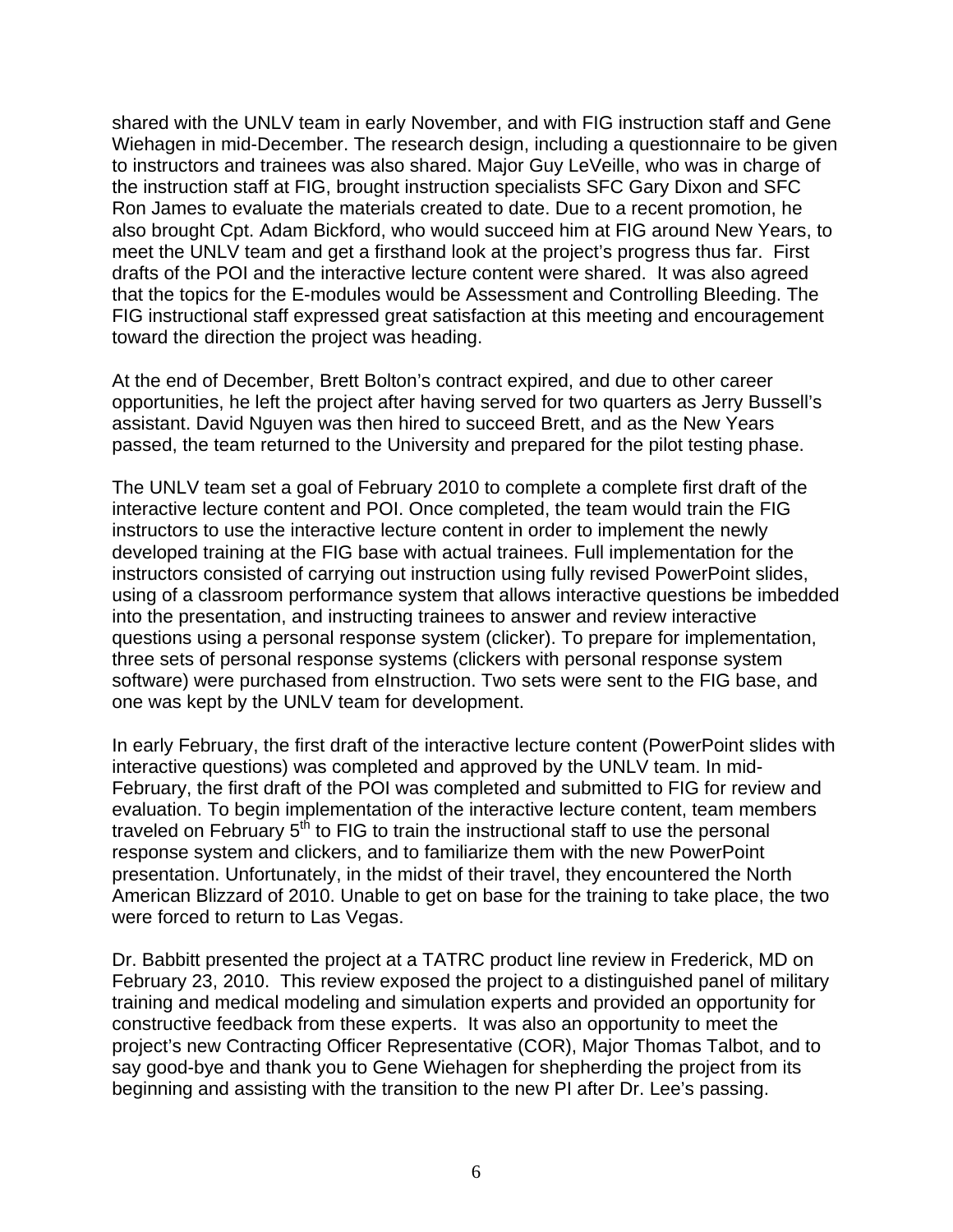To move forward with implementation, a video conference call was held between the UNLV team and the FIG staff on March  $17<sup>th</sup>$  to provide the necessary training. Another team was sent to FIG on March 22<sup>nd</sup> to 25<sup>th</sup> to oversee an initial implementation of the interactive lecture content. FIG instructors lead a training class using the revised PowerPoint slides. They ran the slides using the personal response system software, and had trainees answer interactive questions included in the slides using clickers. This first implementation uncovered several issues including technical problems that required troubleshooting, and necessary changes to the presentation materials. The UNLV team spent two days with lead instructors to revise the lecture content and add and change questions so that they were more effective. At this point, members of FIG had evaluated the initial draft of the POI. They provided a detailed set of revisions to the UNLV team during this visit.

The POI and the interactive lecture content continued to undergo revisions. Another preliminary implementation of the further revised interactive lecture material was overseen by the UNLV team at FIG on April 12<sup>th</sup>. Further technical curricular issues were noted and dealt with during this visit. At the same time, SFC James traveled from FIG to UNLV to discuss logistical changes to the POI in further detail. He also met with UNLV team members, including Distance Education Senior Designer, to discuss the development of the eModules.

Throughout the spring, Dr. Babbitt met with the Distance Education Director to discuss the development of the eModules on casualty assessment and controlling bleeding. The content of the POI and interactive instructional materials were shared with Distance Education staff to establish the content to be included. The design parameters were agreed upon and a design team was assigned. The goal of the eModules was determined to be supplementary instruction for those soldiers who might need more indepth instruction or review during the Combat Lifesaver Training. A target date of July 1, 2010 was set for completion of the modules for team review.

Following detailed feedback, a second revision of the POI was completed in late April. Around this time, the study to assess the effectiveness of the interactive lecture materials was fully approved by the Army's Medical Research and Material Command, after having already gained IRB approval at UNLV. Following approval, another UNLV team went to FIG on May 10<sup>th</sup> to implement and perform a pilot test of the effectiveness of the interactive lecture materials during a training course. Trainees and Trainers were asked to fill out a questionnaire about their experience using the interactive lecture material, which focused specifically on the use of the clickers, and the effectiveness of the PowerPoint content. The questionnaires were considered preliminary and subject to change at this stage in pilot testing, but no issues were found that required changes. Final test grades were also collected from the training class to allow for a comparison with performance in past training classes.

The UNLV team also met with a logistics expert on the May  $10<sup>th</sup>$  visit to discuss the POI in further detail and to review it for logistical accuracy, as well as its important role in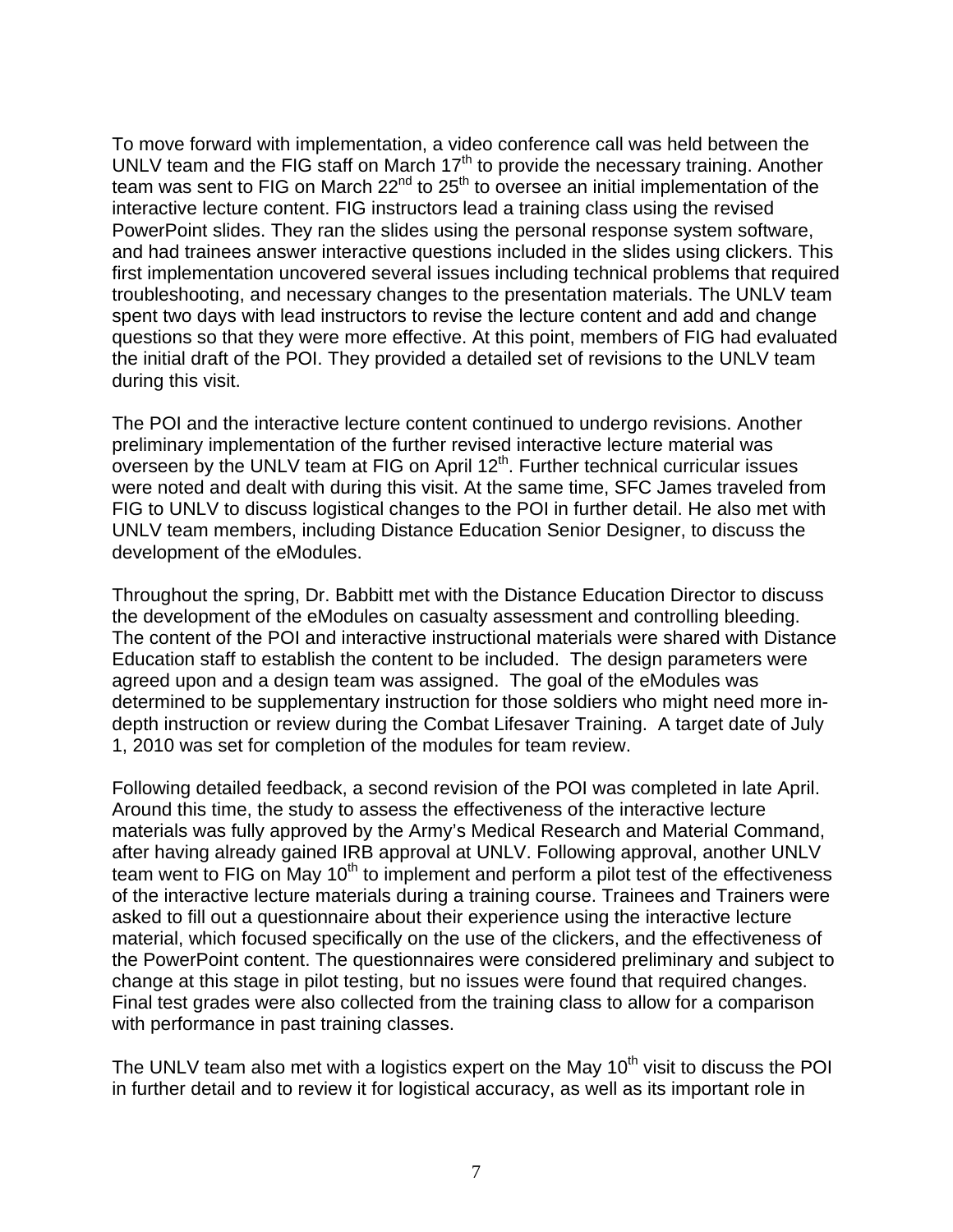defining necessary supplies for training purposes. Another implementation visit was taken by UNLV on May 19<sup>th</sup> to implement a newly revised set of interactive slides and to gather questionnaire feedback from the participants. It was noted that the instructors continue to have technical difficulty using the personal response system and using the interactive questions in an effective manner.

Dr. Babbitt and Jerry Bussell attended the American Telemedicine Conference in San Antonio, TX in mid-May. Here they were able to see the featured TATRC projects, learn about the many approaches to telemedicine being employed, and discuss UNLV project progress with Major Talbot (COR) and Harvey Magee from TATRC.

The third revision of the POI was completed in early June and submitted to instructors at FIG. The Senior Designer for the eModules also traveled to FIG to work with instructors to further develop the eModule design.

## **Current Project Status**

The UNLV team is now awaiting feedback from FIG regarding the third revisions for the POI. The two eModules are in their final stages of development and they will undergo detailed review and revision before submitting for review at FIG. A UNLV team is scheduled for another visit to FIG on July 19, 2010 to provide extensive training to key CLS instructors in an effort to alleviate the difficulties that they continue to have with the personal response system software. They also plan to train the instructors in best practices using clickers, and how to employ interactive questions in the most effective manner. Data collection and analysis has been ongoing and will continue through the next quarter.

## **Future Objectives**

<span id="page-8-0"></span>Future objectives for this project include the following items:

- Make any final revisions necessary to the POI once feedback from FIG has been received and prepare POI for final approval from Ft. Sam Houston
- Continue with current research procedures and gather more data for analysis
- Analyze and report research data
- Complete and submit final versions of the eModules to FIG

## **Key Research Accomplishments**

<span id="page-8-1"></span>We are still in the data collection part of the study. Results of our research findings will be presented in the future. However, the implementation process has revealed some useful information related to developing effective training for the Army.

Preliminary implementation of the interactive lecture content has informed us of the need for training materials that are adaptable. We found that the training facility must